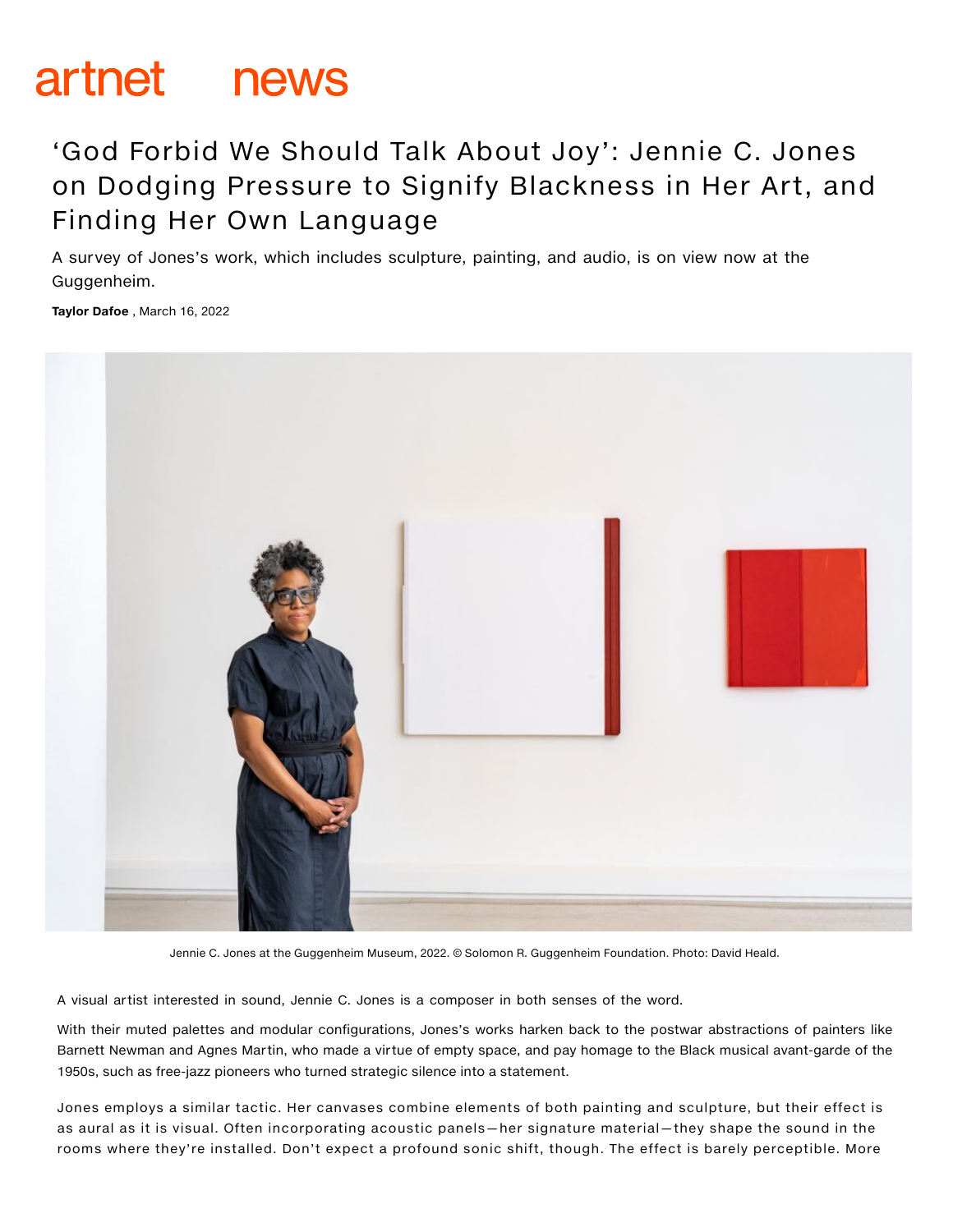than anything, they invite you to stop and listen, to contemplate the ambient waves of sound already swimming around—and their relationship to the history of minimal aesthetics.

"Listening," Jones has said, "is a conceptual practice" all its own. It's a strategy that asks, rather than demands, your attention. Finally, it seems, the art world is tuning in.

On view now at the Guggenheim is ["Dynamics](https://www.guggenheim.org/exhibition/jennie-c-jones-dynamics) " a mid-career survey of Jones's output. It's the perfect setting for such a show, given the museum's rich collection of Modernist art—also a major interest of the artist's—and its iconic architecture, which allows for an art experience that sounds, acoustically, unlike any other. The exhibition features canvases, drawings, and other works from the past decade and a half of Jones's career, as well as several new pieces, including a site-specific audio track that envelops the museum's spiral with droning tones.

On the occasion of the exhibition, we visited Jones at her studio in Hudson, New York, where she talked about embracing gesture, John Coltrane, and her own upstream path to recognition.



Installation view, "Jennie C. Jones: Dynamics," Guggenheim Museum. Photo: David Heald. © Solomon R. Guggenheim Foundation, 2022.

## You often begin talks by showing a photo of John Coltrane at the Guggenheim. Given that your exhibition at the museum is the reason we're speaking today, I thought that might be a good place for us to start. What does that photo mean to you and your practice?

I started my talks with that photograph in like 2005-ish. I feel like I'm kind of moving on from that, but it's a really beautiful, cyclical story to say that I manifested an exhibition in the very space that I was pointing to institutional critique. What interested me about that photograph was his gaze, staring directly at the viewer, and then you glance down and he's pointing at his instrument case in this very assertive way, as if to say, 'This is my form of art, this is my form of Modernism.'

#### What was the original context of that photo? Do you know?

When we were first talking, Lauren Hinkson, the curator of my exhibition, sent me other photographs [of Coltrane]. He was just a visitor. I think it was 1953. But it had nothing to do with the work that was up or for an album cover or anything like that. It's interesting, that kind of interchange between art and music and inclusion and exclusion in narratives around Modernism.

#### So that was the scene you were setting for your lectures?

It was a specific [way for me to] ask the question, 'Where am I in this narrative?' As someone who's incredibly brainwashed in the deep end of art school, working with a ton of art history from my teenage years, I was looking for myself in these narratives and looking for ways to push against the canon—to critique and engage with it at the same time.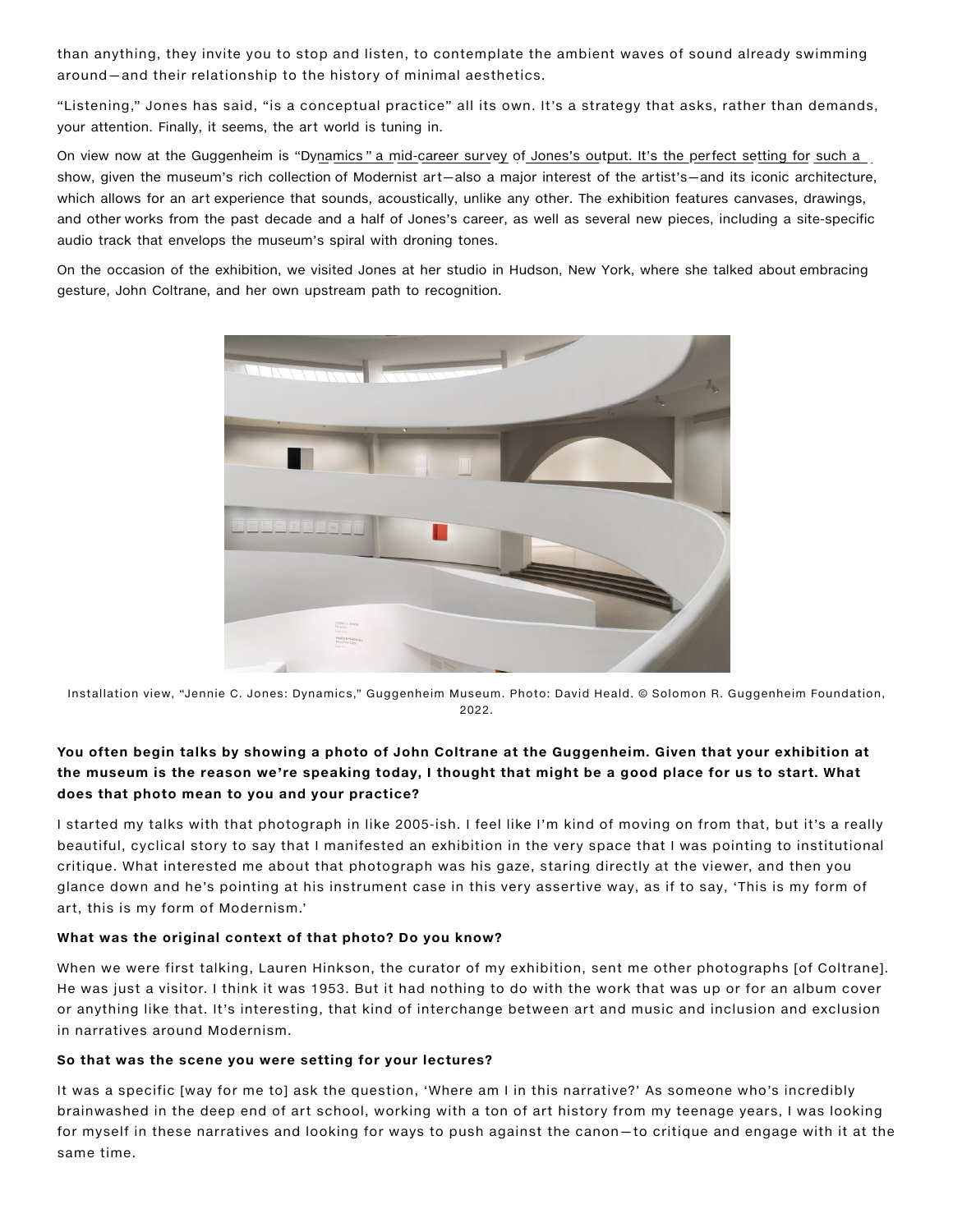

Jennie C. Jones, Fractured Extension/Broken Time (2021), detail. © Jennie C. Jones. Courtesy of Alexander Gray Associates, New York, and PATRON Gallery, Chicago.

#### You mentioned your background. I've read that you grew up in a creative household?

I think so. It was a very '70s household. It was free, no shoes, running around. My dad was smoking weed in the garage—that kind of situation. Good and bad free-range parenting on occasion. [Laughs] But my mom was really the cornerstone of the creative energy of our house. She taught Montessori school very briefly. We had lots of literature and music and records in the house. We had a piano, which I quit. Then I wanted to play the violin, which I quit. In a dramatic way, I always say that I wanted to just hide under the dining room table and make drawings instead. But when no one was home I would make up crazy songs on the piano. That was the beginning of the private improvising studio practice.

#### What kind of music were you exposed to early on?

Definitely a big range. Folk music for sure. Richie Havens, Cat Stevens, Doobie Brothers—that was early. My mom had an extensive interest in jazz and also South American music and samba. Then my brothers—one was into hardcore Rolling Stones rock-n-roll and the other one was hardcore P-Funk, Ohio Players. By the time I was in high school I had processed all of that. So I loved everything from Astrud Gilberto to Crass and Black Flag. Then I was goth for a while, with the depression and the big Flock of Seagulls bangs and [I was into] Cocteau Twins and Joy Division and Morrissey.

#### When did you start to make visual art?

I don't even know. Maybe it's just the last two years! It was a blessing and a curse: I was one of those kids, if you asked me when I was seven what I wanted to be I would say, 'artist.' I was lucky enough to also go to a great school system. We moved to the right side of the tracks just enough [for me] to go to the better school district. It was well worth it and incredible, but also isolating and strange, and [there was] not a lot of diversity. By high school I was taking AP art classes. I recently found a paper that I wrote for my English class. The prompt was just to write a compare and contrast. I think I was 15 and I wrote about Fauvism and Cubism. It was basically straight from an encyclopedia, but to think that I was 15 in Ohio trying to figure out these two massive ways of seeing and making work…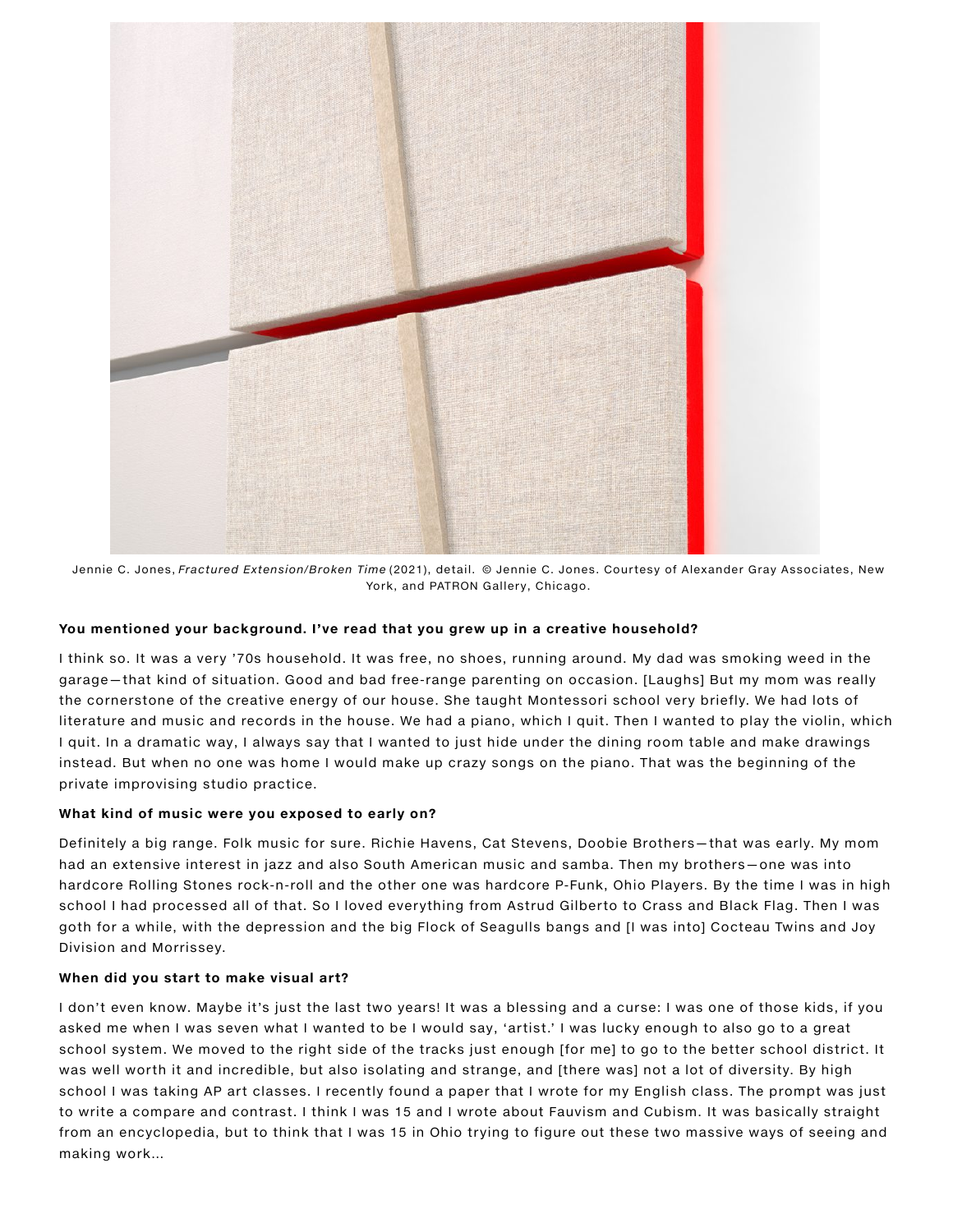

Installation view, "Jennie C. Jones: Dynamics," Guggenheim Museum. Photo: David Heald. © Solomon R. Guggenheim Foundation, 2022.

#### Were you making paintings then? Drawings?

I was making drawings, paintings. I always worked with diptychs and triptychs. It's funny, I think that's the only thing that's gone through all of my work from my teenage years until now. I made a series of still life drawings, sad goth pencil drawings of trees out of my window. Without knowing who Diane Arbus was, I made a graphite image of one of her photographs. I also had a Basquiat locket that I would wear.

#### Then came undergrad at the School of the Art Institute of Chicago. What were you making there?

SAIC was the most incredible experience and the time period I was there was pivotal. The culture wars and the AIDS crisis and the Persian Gulf War, censorship, Newt Gingrich—there was this hotbed of activity. Coming from Ohio, I arrived with all the single weirdos from all the high schools and we were in one building together. I arrived as a painter and then I was taking body movement classes and learning about sculptural materials and making holograms and [exploring the] performance art department. By the time you graduate you're supposed to declare your major, but everyone ends up being so interdisciplinary by the time they leave that you're like, 'Okay, I guess I'm still a painter.' So our joke was that everyone should have a t-shirt that says 'I started as a painter.'

Circling back to painting over the last 10 years has been through that same critical lens, through [my experience with] all these other conceptual ways of thinking and all these other interdisciplinary constructs.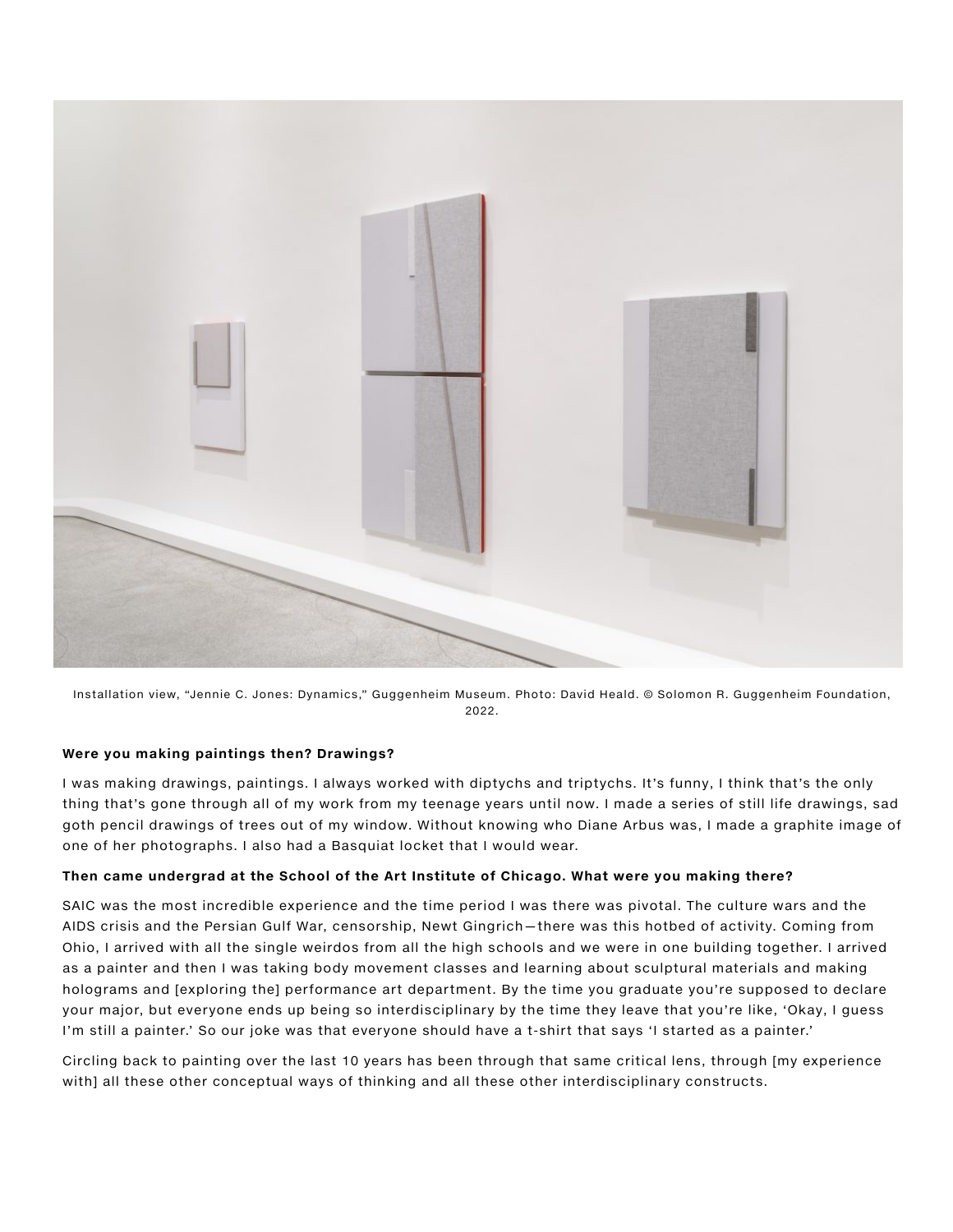

Jennie C. Jones, Neutral [clef] Structure 1st & 2nd (2021). © Jennie C. Jones. Courtesy of Alexander Gray Associates, New York, and PATRON Gallery, Chicago.

# Throughout your career, it seems, you've often operated at odds with the prevailing trends of the day, embracing abstraction or minimalism, say, when portraiture was popular or Neo-expressionism was preferred by the market. Were you engaging with the ideas at the center of the culture wars when you were at SAIC? Or were you going against the grain even then?

It's a complicated linear history that we're all subjected to as makers. I definitely had photo-collage and rippedfrom-the-headlines moments, and I was reading my first feminist discourses, reading early bell hooks. Lucy Lippard's Mixed Blessings had a huge impact on me. It was like all the missing pages in Gardner's Art Through the Ages [textbook] were dropped on [me] and Lippard just kicked everything open.

That was a time that really shaped me. It also highlighted the pigeonholing that can happen. I think that's been the hardest thing in terms of finding my own voice and feeling confident in the vernacular and the geometry that I have made for myself. There was still this gravity [to the idea] of Blackness and not being Black enough without figuration or without a signifier. That, unfortunately, is what the market did to my head. Because it's not popular for a collector to point at something and not be able to have it just immediately read that it was made by a woman or a person of color or by a queer person. If it's harder and the viewer has to work a little bit harder, well maybe that's where my high-school, 'fuck you' punk rock [stance] comes in. Because now I'm just like, 'who cares?' Work a little harder. How many silkscreens or drawings can we have of lynchings and who's buying them? Why do you want to live with them? You can know that history and not have it be inside of your studio space, inside of your psyche. God forbid we should talk about joy.

### We're going through another moment where identity-based art is hugely popular. Do you wonder if the market is teaching young artists the wrong lessons in the way it did to you?

I was on a panel once and Dawoud Bey was the moderator. He brought up this concept of systems of reward and that really stayed with me. It's kind of a fiction to [isolate] this one historic moment, but to think about the Harmon Foundation, which [during the Harlem Renaissance] gave the first awards and grants to artists of color. It dictated that you'll get rewarded for telling your story. But I don't know. It's really sticky.

Alma Thomas's work spoke to me 30 years ago. Carmen Herrera, Howardena Pindell, Mavis Pusey is another one the art world loves an old lady wheeling into her show when she's finally at the Whitney. And it's just heartbreaking. There are people that I think have been courageous and consistent and I can only hope that my foolish consistency was encouraged because of them. You're not going to make any money, you're not going to be popular. But my goal is not to be in Architectural Digest and have a Ferrari. It's to have a garden and make my work. I still need to figure out the garden part.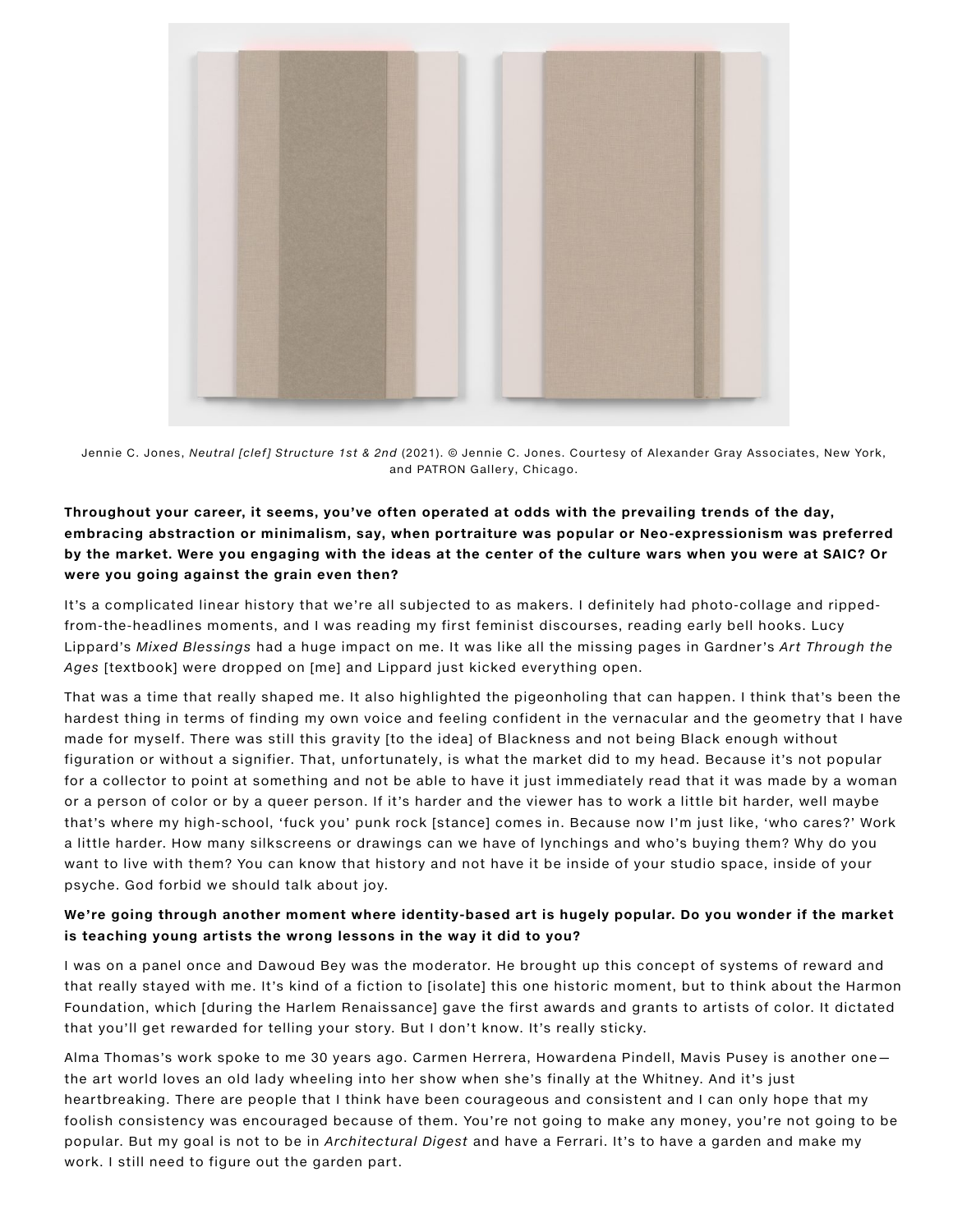

Installation view, "Jennie C. Jones: Dynamics," Guggenheim Museum. Photo: David Heald. © Solomon R. Guggenheim Foundation, 2022.

For a long time, your work has invited a relationship with music and sonics. Initially, you did so by incorporating the physical, often analogue stuff of music production and distribution—things like headphones and speakers, instrument cables, and cassette tapes. That's a different approach to the one you have now. Can you tell me about this earlier period of your practice?

When I was looking at that early origin story–[that question of] 'Where am I in this Modernist history?'–music and listening was such a huge part [helping me out] when I was stuck. When I moved to New York, I just felt stuck and I didn't have a studio. I found that I was spending an enormous amount of time curating what I was going to listen to before I started working. [I was] getting my music together and then would just end up sitting and listening and still being stuck in a way.

Then I realized, 'Well, this is kind of the work.' It was kind of a live performance practice and [I started] making drawings that came out of that. Then came the idea of listening as a conceptual practice, which was something that I wrote in my notebook and it just stayed with me.

This period of your output we're talking about, it was in the late '90s or early 2000s?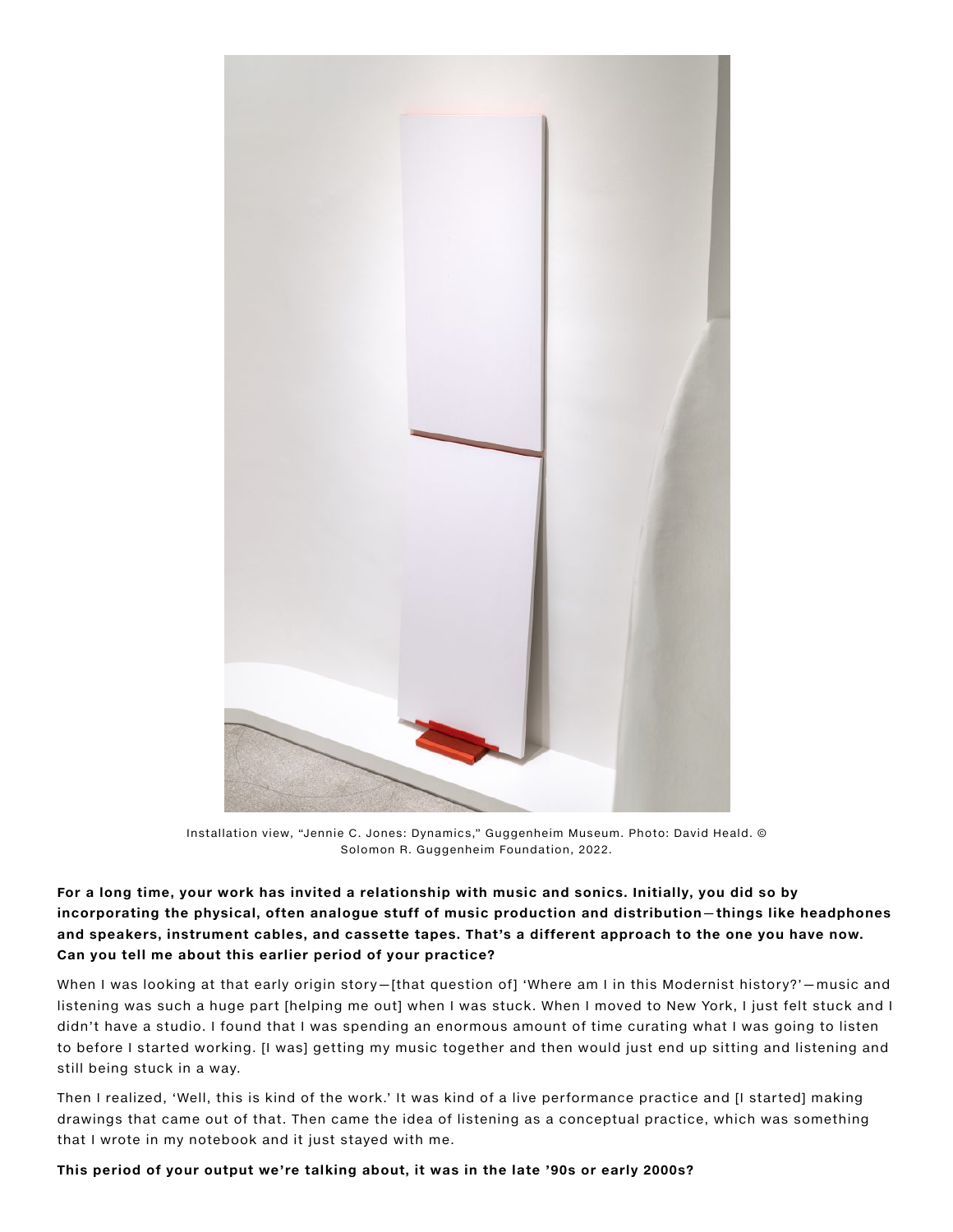I made my first sound piece around 1999. I wasn't really getting into the physicality of music then, I was still just making drawings—always paper, always collage, which then led to thinking about graphic scores and seriality.

# You began to incorporate acoustic paneling into your canvases around 11 years ago, doing so for the first time in your show at the Kitchen in 2011—and it has become a favorite strategy of yours since. Can you tell me about how you came to that material and what it unlocked for your practice?

It came with a lot of early Googling and research, honestly. [I was] really feeling pigeon-holed and stumped. And a little bit snubbed by galleries—mostly because of scale, because people don't care about works on paper. [I thought], 'How can I begin to not just make illustrations around listening and sound and speakers and the physical residue of these things but around how sound is operating in a physical space?' So I started researching soundproofing materials—and inside of that, really looking at physics and architecture. In these gallery white-box spaces, you can either push against the architecture or you can lean into it. And leaning into it always works. It's going to echo, it's going to drift, so focus on something that's going to be enhanced by drifting and hitting a cement floor or glass ceiling. How can you start to nuance that? The acoustic panels I found on eBay from this guy who was taking apart his recording studio. I used them for that show at the Kitchen.



Jennie C. Jones, Red Tone Burst #2 (2021). © Jennie C. Jones. Courtesy of Alexander Gray Associates, New York, and Patron Gallery, Chicago.

#### It seems like that moment represented an important evolution in how you approached your work too?

The shift was me really going down the rabbit hole of acoustics and physics and architecture, and then inside of that finding connection to music notation and making my own geometry from music notation. It's like a presence and absence thing for me. Even without sound in the room, the surfaces are working and doing what they're supposed to do. That's the shift of thinking of painting as an object versus thinking of painting as a window. Paintings are objects so even without an acoustic panel, they affect the acoustics. More and more I really connected to the metaphor of absorption and diffusion, which are two principles of acoustics. One is to deflect sound and one is to absorb sound in echo-y spaces. That was the title of the Kitchen show, "Absorb/Diffuse."

# Something that's surprised me about your wall works in recent years—and it's an observation I had at the Guggenheim show as well—is how present your own hand is. In person you notice gestural marks and imperfections that don't necessarily come through in pictures.

That's the push-pull struggle with painting and with gesture. The labor it takes to remove your mark is threefold, and now I intentionally do some work with a knife or [another tool] to create a mark and then the opacity builds from that.